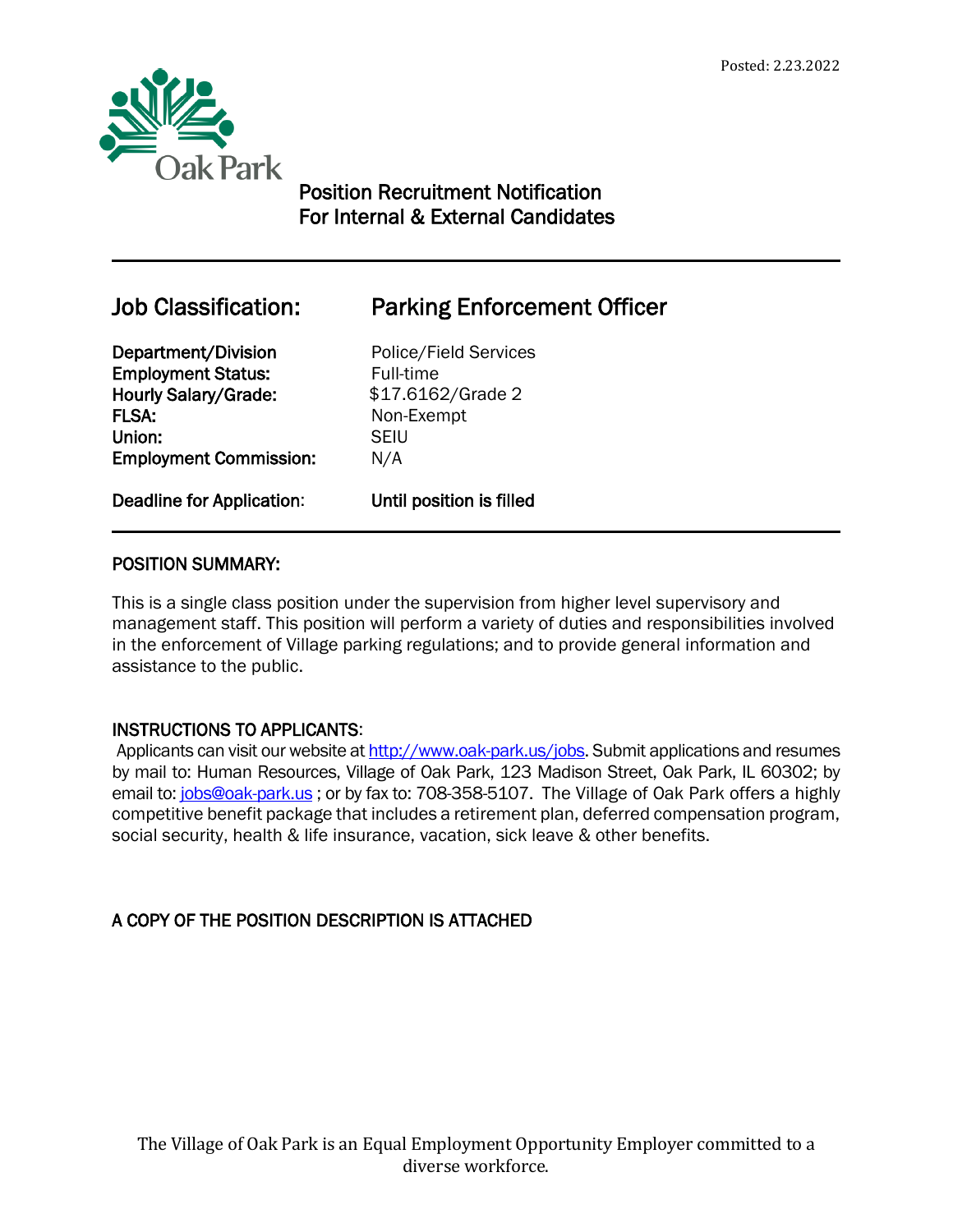

#### **PARKING ENFORCEMENT OFFICER**

Class specifications are intended to present a descriptive list of the range of duties performed by employees in the class. *Specifications are not intended to reflect all duties performed within the job.*

#### **DEFINITION**

To perform a variety of duties and responsibilitiesinvolved in the enforcement of Village parking regulations; and to provide general information and assistance to the public.

#### **SUPERVISION RECEIVED AND EXERCISED**

Receives general supervision from the Parking Enforcement Supervisor.

**EXAMPLES OF DUTIES** - *Essential and other important duties and responsibilities may include, but are not limited to, the following:*

#### **Essential duties and responsibilities**

- 1. Patrol Village streets in a vehicle to enforce parking and regulations applicable to non-moving vehicles.
- 2. Issue non-moving traffic citations for violations observed including overtime parking and illegal parking.
- 3. Assist the public by providing directions and responding to questions and inquiries.
- 4. Report hazardous vehicles, expired registrations and needed street and sign repairs; report traffic accidents and other occurrences to Department staff or to the Police Department.
- 5. Maintain daily supplies for patrolling assigned area; inspect assigned vehicle for needed maintenance.
- 6. Maintain a variety of accurate records related to citations; prepare related daily and monthly reports.

#### **Other important responsibilities and duties:**

- 1. Testify in court as needed; prepare documentation of court appearances.
- 2. Assist in identifying and removing abandoned vehicles.
- 3. Assist occasionally with Traffic Control.
- 4. Assist in the training of new Parking Enforcement Officers.
- 5. Identifying vehicles on the immobilization list and install immobilization devices on vehicle.
- 6. Perform related duties and responsibilities as required.

#### **QUALIFICATIONS**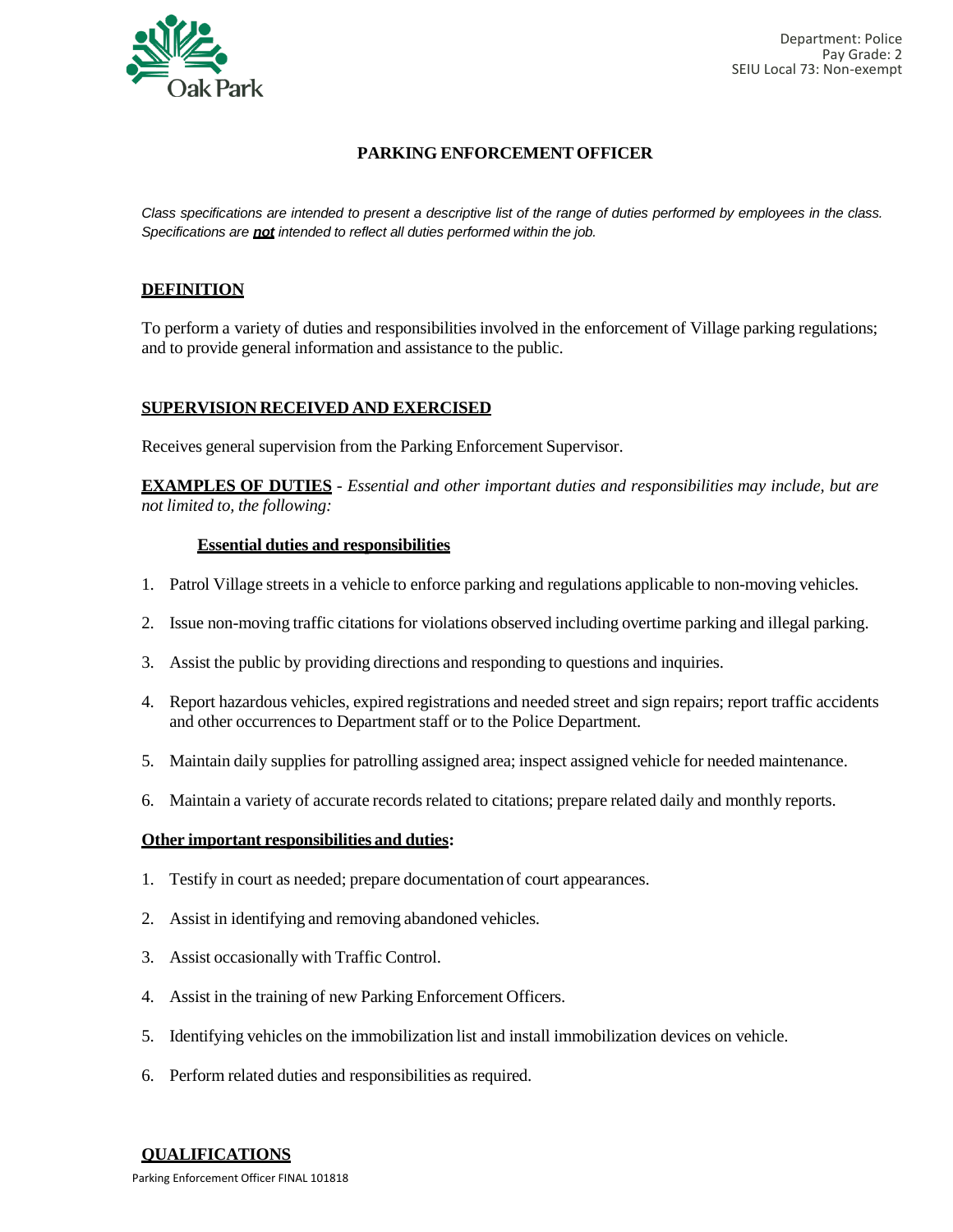

Village parking and related ordinances is desirable.

Illinois Motor Vehicle Code as it relates to non-moving traffic violations.

Basic record keeping principles.

Safe driving practices.

#### **Ability to:**

Ensure the best in class customer service is provided to both internal and external customers and also embrace, support, and promote the Village's core values, beliefs, and culture.

Learn geography of assigned enforcement area.

Enforce parking and traffic regulations in a firm but tactful manner.

Work independently in the absence of supervision.

Learn, understand and apply pertinent laws, codes and ordinances.

Understand and follow oral and written instructions.

Drive assigned vehicle in a safe manner.

Communicate clearly and concisely, both orally and in writing.

Establish and maintain cooperative working relationships with those contacted in the course of work.

Maintain physical condition appropriate to the performance of assigned duties and responsibilities which may include the following:

- *─ Walking, standing or sitting for extended periods of time*
- *─ Operating assigned equipment and vehicles.*

Maintain effective audio-visual discrimination and perception needed for:

- *─ Making observations*
- $Communicating with others$
- *─ Operating assigned equipment and vehicles.*

Maintain mental capacity which allows for effective interaction and communication with others.

Maintain reasonable and predictable attendance

Work overtime as operations require

#### **Experience and Training Guidelines**

**Experience:** General work experience involving public contact and parking enforcement is desirable. **AND**

**Training:** High School diploma or equivalency to the completion of the twelfth grade. **AND**

**License or Certificate:** Possession of a valid Illinois driver's license.